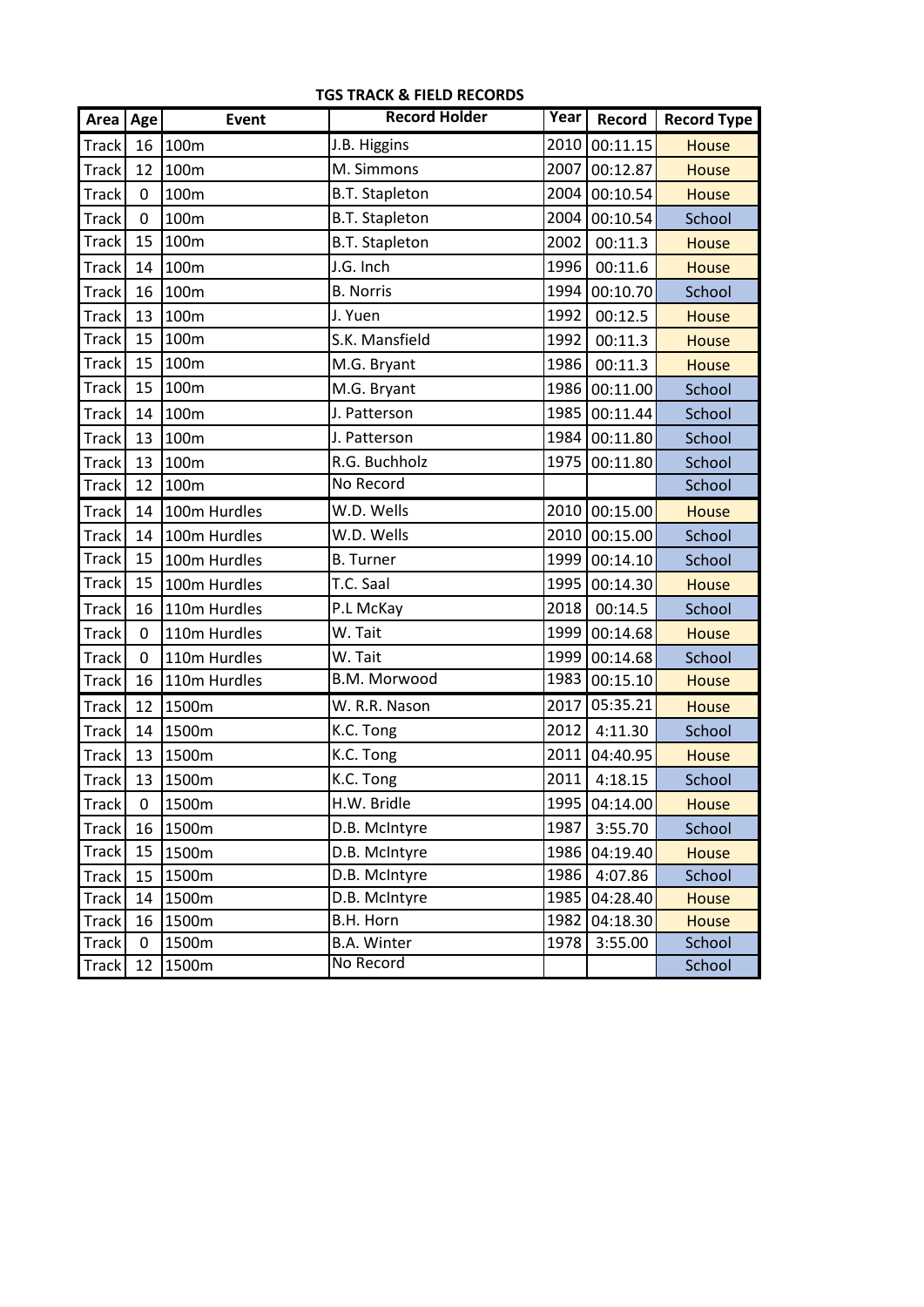| Track 15 200m |                  |                | P. J.L McKay          |      | 2017 00:23.22 | <b>House</b> |
|---------------|------------------|----------------|-----------------------|------|---------------|--------------|
| Track         | 15               | 200m           | J.A.T. Robinson       |      | 2011 00:21.91 | School       |
| <b>Track</b>  | $\mathbf{0}$     | 200m           | <b>B.T. Stapleton</b> |      | 2004 00:22.12 | <b>House</b> |
| Track         | 16               | 200m           | <b>B.T. Stapleton</b> | 2003 | 00:22.92      | <b>House</b> |
| Track         | 16               | 200m           | <b>B.T. Stapleton</b> | 2003 | 00:21.85      | School       |
| Track         | 12               | 200m           | M. Robinson           |      | 1998 00:27.66 | <b>House</b> |
| Track         | 14               | 200m           | J.G. Inch             |      | 1996 00:24.00 | <b>House</b> |
| <b>Track</b>  | 14               | 200m           | J.G. Inch             |      | 1996 00:23.35 | School       |
| Track         | 13               | 200m           | R.G. Buchholz         | 1975 | 00:25.00      | <b>House</b> |
| Track         | 13               | 200m           | R.G. Buchholz         | 1975 | 00:23.90      | School       |
| Track         | $\boldsymbol{0}$ | 200m           | J. Cox                | 1975 | 00:21.40      | School       |
| Track         | 12               | 200m           | No Record             |      |               | School       |
| Track         | 12               | 3000m          | C.R. McLeod           | 2014 | 12:06.72      | <b>House</b> |
| Track         | 16               | 3000m          | D.B. McIntyre         | 1987 | 8:49.56       | School       |
| Track         | 15               | 3000m          | D.B. McIntyre         | 1986 | 8:58.93       | School       |
| Track         | 14               | 3000m          | D.B. McIntyre         | 1985 | 09:43.50      | <b>House</b> |
| <b>Track</b>  | 14               | 3000m          | D.B. McIntyre         | 1985 | 9:43.5        | School       |
| Track         | 13               | 3000m          | H.B. McIntyre         | 1982 | 10:04.06      | <b>House</b> |
| Track         | 15               | 3000m          | M.J. O'Keefe          | 1982 | 09:35.80      | <b>House</b> |
| Track         | 13               | 3000m          | H.B. McIntyre         |      | 1982 10:04.06 | School       |
| Track         | 0                | 3000m          | <b>B.A. Winter</b>    |      | 1978 08:56.50 | <b>House</b> |
| <b>Track</b>  | $\mathbf{0}$     | 3000m          | <b>B.A. Winter</b>    | 1978 | 8:26.70       | School       |
| Track         | 16               | 3000m          | <b>B.A. Winter</b>    | 1977 | 09:07.00      | <b>House</b> |
| Track         | 12               | 3000m          | No Record             |      |               | School       |
| Track         | 12               | 4 x 100m Relay | Parkinson             | 1998 | 00:59.03      | <b>House</b> |
| <b>Track</b>  | 15               | 4 x 100m Relay | Stephens              | 1981 | 00:47.8       | <b>House</b> |
| Track         | 15               | 4 x 100m Relay | <b>Stephens</b>       | 1981 | 00:47.80      | School       |
| Track         | 16               | 4 x 100m Relay | Mackintosh            | 1979 | 00:46.7       | <b>House</b> |
| Track         | 16               | 4 x 100m Relay | Mackintosh            | 1979 | 00:46.70      | School       |
| Track         | 13               | 4 x 100m Relay | Barbour               | 1977 | 00:53.70      | <b>House</b> |
| <b>Track</b>  | $\mathbf 0$      | 4 x 100m Relay | Barbour               | 1977 | 00:44.6       | <b>House</b> |
| Track         | 13               | 4 x 100m Relay | Barbour               | 1977 | 00:53.70      | School       |
| <b>Track</b>  | $\Omega$         | 4 x 100m Relay | Barbour               | 1977 | 00:44.60      | School       |
| <b>Track</b>  | 14               | 4 x 100m Relay | Mackintosh            |      | 1976 00:50.00 | <b>House</b> |
| Track         | 14               | $4x100m$ Relay | Mackintosh            | 1976 | 00:50.00      | School       |
| <b>Track</b>  | 12               | 4 x 100m Relay | No Record             |      |               | School       |
| Track         | 12               | 400m           | C.M. Schutt           |      | 2015 01:09.25 | <b>House</b> |
| <b>Track</b>  | 16               | 400m           | J.A.T. Robinson       | 2012 | 00:51.33      | House        |
| Track         | 16               | 400m           | J.A.T. Robinson       | 2012 | 00:48.41      | School       |
| Track         | 13               | 400m           | K.C. Tong             | 2011 | 00:54.22      | School       |
| <b>Track</b>  | 15               | 400m           | J.A.T. Robinson       | 2011 | 00:48.68      | School       |
| <b>Track</b>  | 0                | 400m           | S.K. Mansfield        |      | 1994 00:51.00 | House        |
| <b>Track</b>  | 0                | 400m           | S. Mansfield          | 1994 | 00:48.10      | School       |
| <b>Track</b>  | 14               | 400m           | S. Mansfield          | 1991 | 00:52.20      | School       |
| <b>Track</b>  | 15               | 400m           | D.R. Holt             | 1981 | 00:53.10      | <b>House</b> |
| <b>Track</b>  | 0                | 400m           | R.G. Buchholz         | 1979 | 00:51.00      | <b>House</b> |
| <b>Track</b>  | 14               | 400m           | R.G. Buchholz         |      | 1976 00:53.50 | <b>House</b> |
| <b>Track</b>  | 13               | 400m           | R.G. Buchholz         | 1975 | 00:57.20      | <b>House</b> |
| <b>Track</b>  | 12               | 400m           | No Record             |      |               | School       |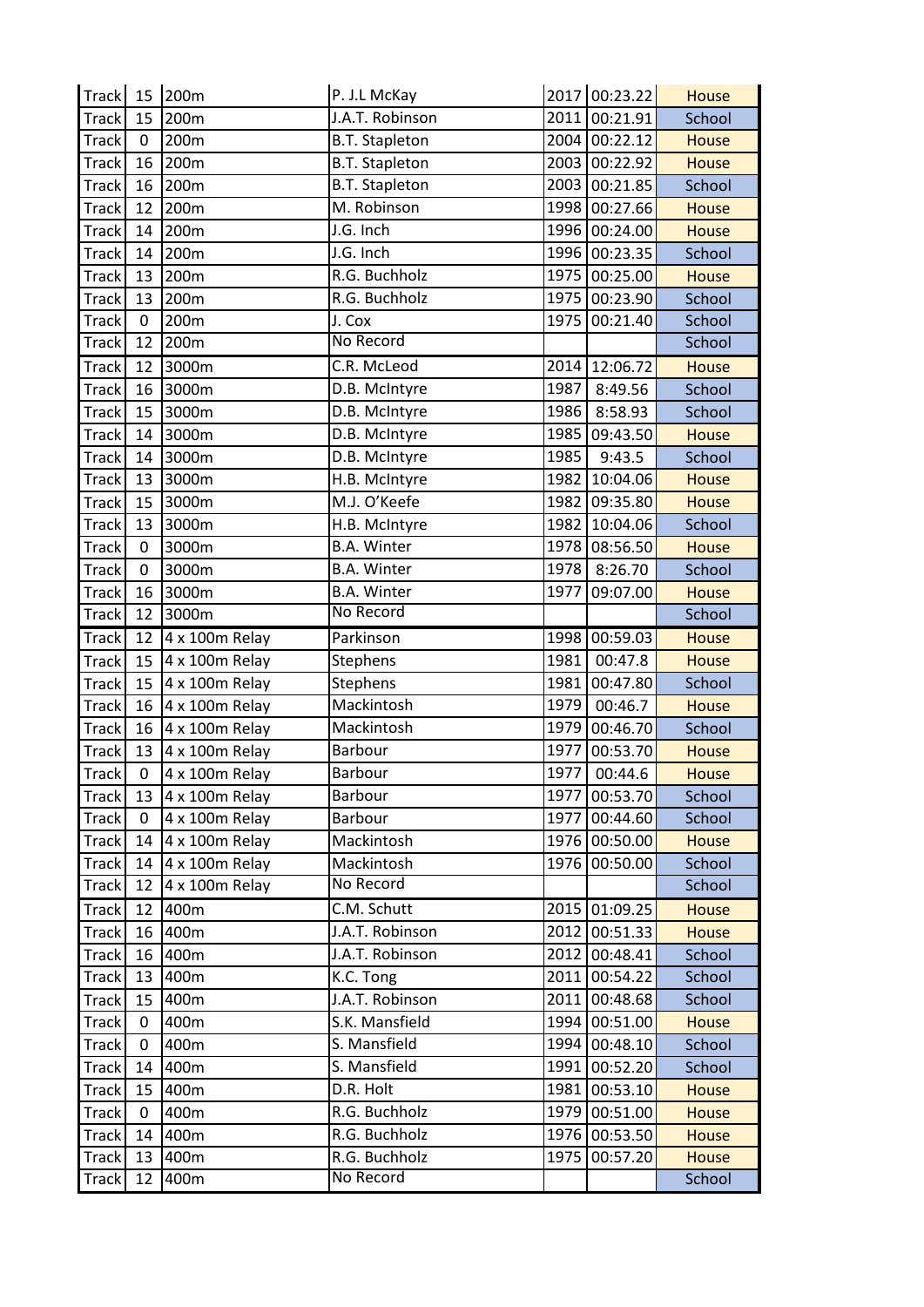| <b>Track</b> | 12             | 800m                 | C.R. Randall               | 2018 | 2:24.34       | School       |
|--------------|----------------|----------------------|----------------------------|------|---------------|--------------|
| Track        | 14             | 800m                 | K.C. Tong                  | 2012 | 1:58.38       | School       |
| Track        | 16             | 800m                 | J. Lawrence                | 2012 | 1:55.07       | School       |
| Track        | 12             | 800m                 | J. Tucker                  | 2011 | 02:33.03      | <b>House</b> |
| Track        | 13             | 800m                 | K.C. Tong                  | 2011 | 02:13.15      | <b>House</b> |
| <b>Track</b> | 13             | 800m                 | K.C. Tong                  | 2011 | 2:00.85       | School       |
| <b>Track</b> | 15             | 800m                 | S.K. Mansfield             | 1992 | 1:57.64       | School       |
| <b>Track</b> | 0              | 800m                 | S.G. Moss                  | 1987 | 1:54.48       | School       |
| Track        | 14             | 800m                 | D.B. McIntyre              | 1985 | 02:10.40      | <b>House</b> |
| <b>Track</b> | 15             | 800m                 | B.M. Morwood               | 1982 | 02:05.70      | <b>House</b> |
| <b>Track</b> | 0              | 800m                 | <b>B.A. Winter</b>         | 1978 | 01:57.20      | <b>House</b> |
| <b>Track</b> | 16             | 800m                 | <b>B.A. Winter</b>         | 1977 | 02:03.70      | House        |
| <b>Track</b> | 13             | 90m Hurdles          | <b>G.L Bailey</b>          | 2018 | 00:13.57      | School       |
| Track        | 12             | 90m Hurdles          | S. Hulme-Peake             |      | 2015 00:15.70 | <b>House</b> |
| <b>Track</b> | 13             | 90m Hurdles          | W.D. Wells                 | 2009 | 00:14.45      | <b>House</b> |
| <b>Track</b> | 12             | 90m Hurdles          | No Record                  |      |               | School       |
| <b>Track</b> | 0              | All Age 400m Hurdles | J.A.T Robinson             | 2012 | 00:58.7       | <b>House</b> |
|              |                | All Age 400m Hurdles | W. Tait                    | 1999 | 00:54.59      | School       |
| Field        | 13             | <b>Discus</b>        | C.A. McLoughlin            | 2012 | 47.61m        | School       |
| Field        | 13             | <b>Discus</b>        | <b>B.N. Althaus</b>        | 2000 | 44.90m        | <b>House</b> |
| Field        | $\overline{0}$ | Discus (1.5kg)       | M.S. Denny                 | 2013 | 67.28m        | School       |
| Field        | 16             | Discus (1.5kg)       | M.S Denny                  | 2012 | 61.24m        | <b>House</b> |
| Field        | 16             | Discus (1.5kg)       | M.S. Denny                 | 2012 | 65.89m        | School       |
| Field        | 0              | Discus (1.5kg)       | <b>B.A. Duncombe</b>       | 1986 | 51.74         | <b>House</b> |
| Field        | 14             | Discus (1kg)         | C. McLoughlin              | 2013 | 53.69m        | <b>House</b> |
| Field        | 14             | Discus (1kg)         | C. McLoughlin              | 2013 | 61.66m        | School       |
| Field        | 15             | Discus (1kg)         | M.S. Denny                 | 2011 | 65.53m        | <b>House</b> |
| Field        | 15             | Discus (1kg)         | M.S. Denny                 | 2011 | 69.93m        | School       |
| Field        | 12             | Discus (750g)        | L. Sakrzewski-Hetherington | 2014 | 36.92m        | <b>House</b> |
| Field        |                | 12   Discus (750g)   | L. Sakrzewski-Hetherington | 2014 | 38.56m        | School       |
| Field        | 16             | High Jump            | T.A. Garsden               | 2007 | 2.00          | <b>House</b> |
| Field        | 12             | High Jump            | A Visagie                  | 2006 | 1.54m         | House        |
| Field        | 15             | High Jump            | T.A. Garsden               | 2006 | 2.02m         | <b>House</b> |
| Field        | 15             | High Jump            | T.A. Garsden               | 2006 | 2.05m         | School       |
| Field        | 14             | High Jump            | T.A. Garsden               | 2005 | 1.75m         | House        |
| Field        | 14             | High Jump            | T.A. Garsden               | 2005 | 1.90m         | School       |
| Field        | 13             | High Jump            | T.A. Garsden               | 2004 | 1.64m         | <b>House</b> |
| Field        | 13             | High Jump            | T.A. Garsden               | 2004 | 1.68m         | School       |
| Field        | 0              | High Jump            | P.B. Black                 | 1998 | 1.96m         | <b>House</b> |
| Field        | $\mathbf 0$    | High Jump            | P.B. Black                 | 1998 | 2.04m         | School       |
| Field        | 16             | High Jump            | J.S. Little                | 1986 | 2.07m         | School       |
| Field        | 15             | High Jump            | J.S. Little                | 1985 | 2.05m         | School       |
| Field        | 12             | High Jump            | No Record                  |      |               | School       |